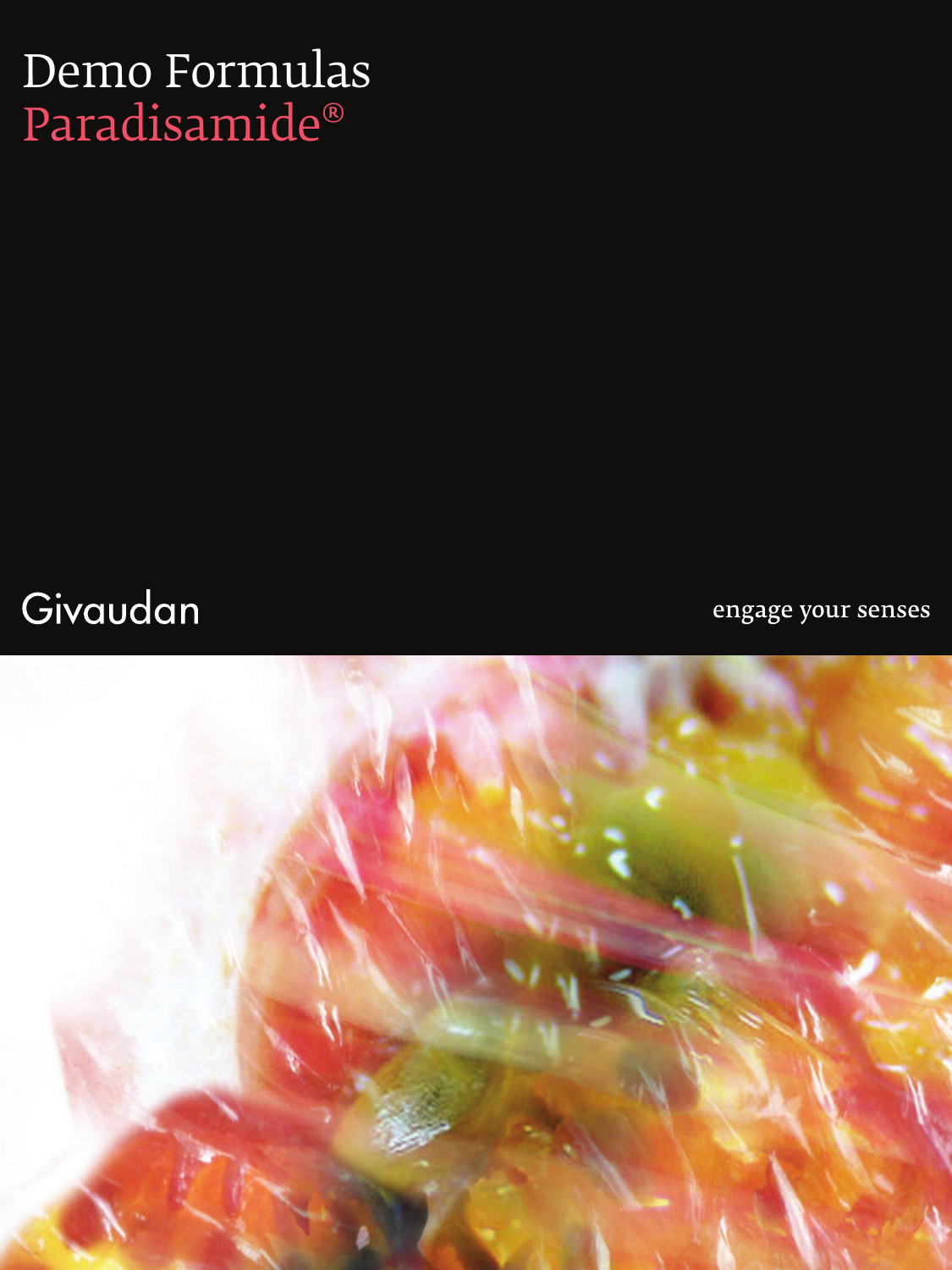

### FM1106 for Unisex's Cologne @ 15% Alc.90°

| Hexenyl-3-Cis Acetate      | 0.5 |
|----------------------------|-----|
| Damascenone                | 0.5 |
| Verdox                     | 1.0 |
| Damascone Alpha            | 1.0 |
| Hexenol-3-Cis              | 1.0 |
| Liffarome                  | 1.0 |
| <b>G</b> Pharaone 10%      | 1.0 |
| G Spirogalbanone Pure @10% | 1.0 |
| <b>A</b> Roisiris          | ח כ |

|   | <b>Boisiris</b>               | 2.0    |        |
|---|-------------------------------|--------|--------|
|   | Raspberry Ketone @10%         | 3.0    |        |
|   | <b>e</b> Ultrazur             | 3.0    |        |
|   | Ambrofix                      | 5.0    |        |
|   | <b>Ionone Beta</b>            | 8.0    |        |
|   | <b>G</b> Methyl Pamplemousse  | 8.0    |        |
|   | <b>Linalyl Acetate</b>        | 10.0   |        |
| G | Ambrettolide                  | 10.0   |        |
|   | <b>G</b> Cosmone              | 10.0   |        |
|   | Orange Oil Florida            | 15.0   |        |
|   | <b>Helional</b>               | 15.0   |        |
|   | <b>Phenyl Ethyl Alcohol</b>   | 20.0   |        |
|   | <b>G</b> Dewfruit TEC AB2927R | 25.0   |        |
|   | Bergamot Oil Italy            | 50.0   |        |
|   | Lilial                        | 50.0   |        |
|   | Linalool                      | 50.0   |        |
|   | <b>Ethylene Brassylate</b>    | 150.0  |        |
|   | Iso E Super                   | 150.0  |        |
|   | <b>Hedione</b>                | 300.0  |        |
|   | Paradisamide                  | 0.0    | 5.0    |
|   | Dipropylene Glycol            | 109.0  | 104.0  |
|   | <b>TOTAL</b>                  | 1000.0 | 1000.0 |

**+**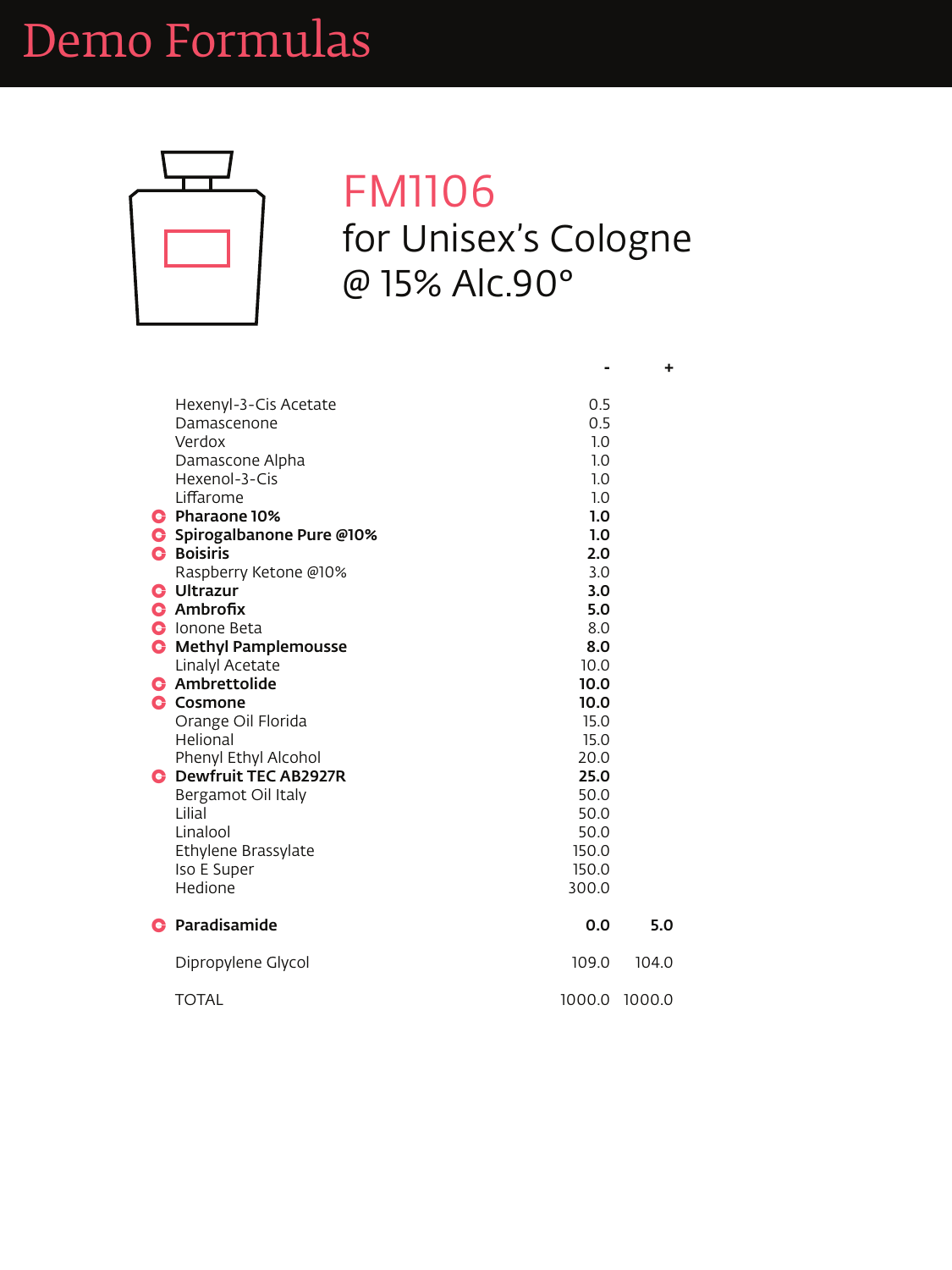

### MG1006 for Unisex's Cologne @ 8% Alc.90°

| <b>G</b> Methyl Anthranilate Extra @10% | 1.0        |
|-----------------------------------------|------------|
| <b>G</b> Javanol                        | 1.0        |
| Aldehyde C 12 Lauric @10%               | 2.0        |
| <b>G</b> Ambrettolide                   | 2.0        |
| Evernyl                                 | 2.0        |
| <b>G</b> Florhydral                     | 2.0        |
| <b>Styrallyl Acetate</b>                | 2.0        |
| <b>C</b> Pharaone 10%                   | 2.0        |
| Safraleine                              | <b>2.0</b> |

| <b>Sultal district</b>                  | Z.U    |        |
|-----------------------------------------|--------|--------|
| <b>G</b> Ambrofix                       | 3.0    |        |
| Geranium Oil Egypt                      | 3.0    |        |
| Fir Balsam Oil Canada                   | 4.0    |        |
| Pepper Black Oil Madagascar             | 5.0    |        |
| <b>Cosmone</b><br>e                     | 7.0    |        |
| Elemi Oil                               | 7.0    |        |
| <b>Ethyl Linalyl Acetate</b>            | 15.0   |        |
| Citronellol                             | 15.0   |        |
| Linalool                                | 15.0   |        |
| Florosa<br>G                            | 20.0   |        |
| <b>Kephalis</b><br>$\bullet$            | 20.0   |        |
| Patchouli Oil Ironfree                  | 20.0   |        |
| <b>Vetiver Oil Haiti</b>                | 20.0   |        |
| <b>Methyl Pamplemousse</b><br>$\bullet$ | 25.0   |        |
| <b>Silvanone Supra</b>                  | 25.0   |        |
| Orange Oil Florida                      | 30.0   |        |
| <b>Linalyl Acetate</b>                  | 40.0   |        |
| Cedar Wood Oil USA Virginia             | 40.0   |        |
| Lemon Oil Italy Colourless MD           | 40.0   |        |
| Benzoin Laos 50%                        | 50.0   |        |
| <b>Hedione</b>                          | 120.0  |        |
| Iso E Super                             | 350.0  |        |
| Paradisamide                            | 0.0    | 10.0   |
| <b>Triethyl Citrate</b>                 | 110.0  | 100.0  |
| <b>TOTAL</b>                            | 1000.0 | 1000.0 |

**+**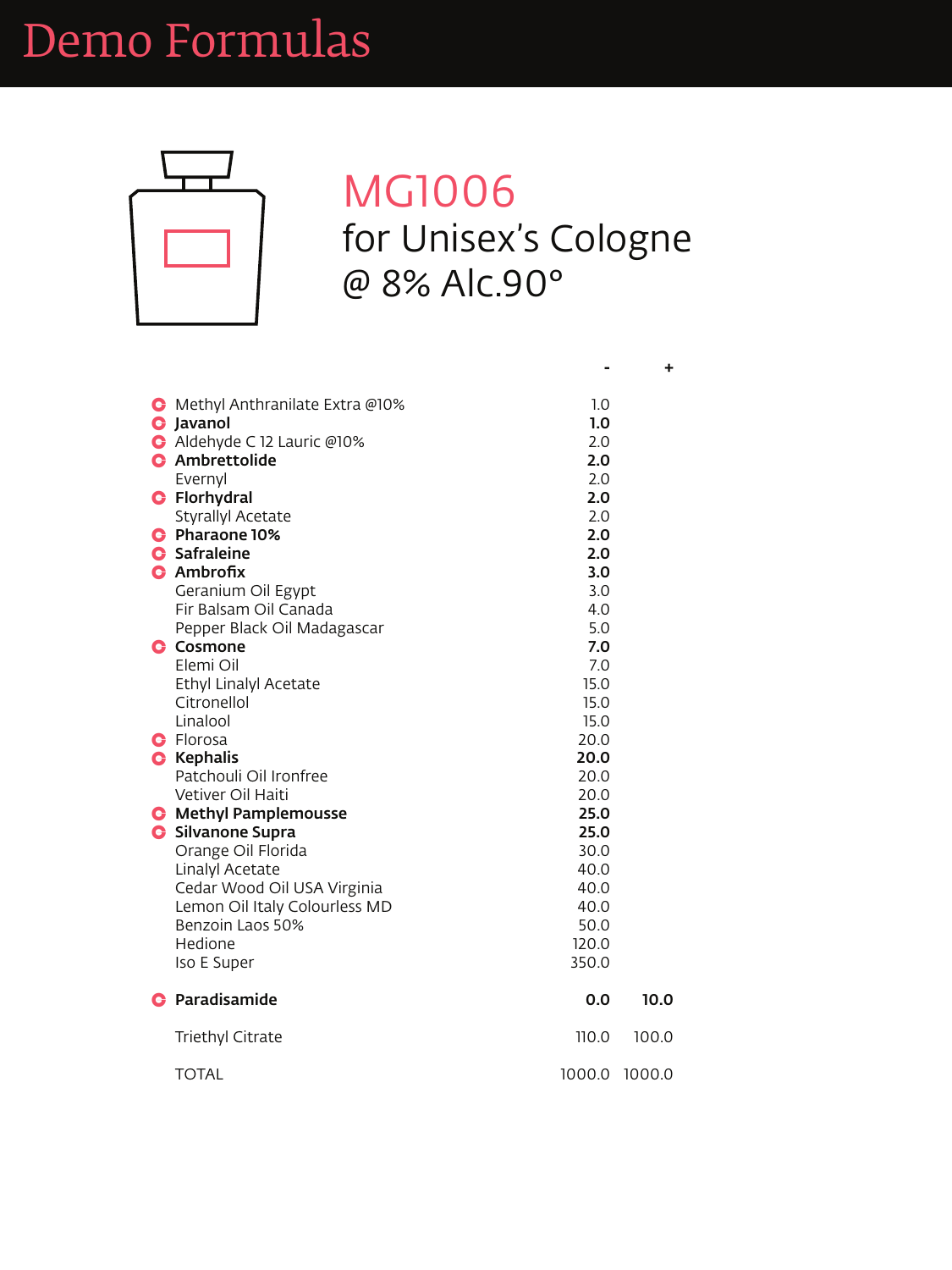

#### CM1006 for Body Lotion @ 0.3%

| <b>G</b> Homofuronol 20%/TEC @10% | 1.0            |
|-----------------------------------|----------------|
| Acetoin                           | 2.0            |
| <b>G</b> Isobutavan               | 2.0            |
| Ethyl Benzoate @10%               | 3.0            |
| Buchu Leaf Oil South Africa       | 3.0            |
| Patchouli Oil Ironfree            | 3.0            |
| <b>G</b> Safraleine               | 3.0            |
| Acetophenone                      | 5.0            |
| Ethyl Rutyrato                    | 5 <sub>0</sub> |

|           | <b>Ethyl Butyrate</b>         | 5.0    |        |
|-----------|-------------------------------|--------|--------|
| G         | <b>Cosmone</b>                | 5.0    |        |
|           | Damascenone                   | 5.0    |        |
|           | Geranium Oil Egypt            | 5.0    |        |
|           | Benzaldehyde                  | 8.0    |        |
|           | Citronellol                   | 10.0   |        |
|           | <b>G</b> Dewfruit TEC AB2927R | 10.0   |        |
|           | Damascone Alpha               | 20.0   |        |
|           | <b>Ethyl Maltol</b>           | 20.0   |        |
|           | <b>Butyl Acetate</b>          | 25.0   |        |
|           | <b>G</b> Nectaryl             | 25.0   |        |
| $\bullet$ | <b>Methyl Laitone 10%/TEC</b> | 40.0   |        |
|           | <b>Hedione</b>                | 50.0   |        |
| G         | Ionone Beta                   | 60.0   |        |
|           | Lemon Oil Distilled           | 70.0   |        |
|           | Linalyl Acetate               | 100.0  |        |
|           | Linalool                      | 100.0  |        |
|           | Ethylene Brassylate           | 200.0  |        |
|           |                               |        |        |
| G         | Paradisamide                  | 0.0    | 10.0   |
|           | Dipropylene Glycol            | 210.0  | 200.0  |
|           | <b>TOTAL</b>                  | 1000.0 | 1000.0 |
|           |                               |        |        |
|           |                               |        |        |

**+**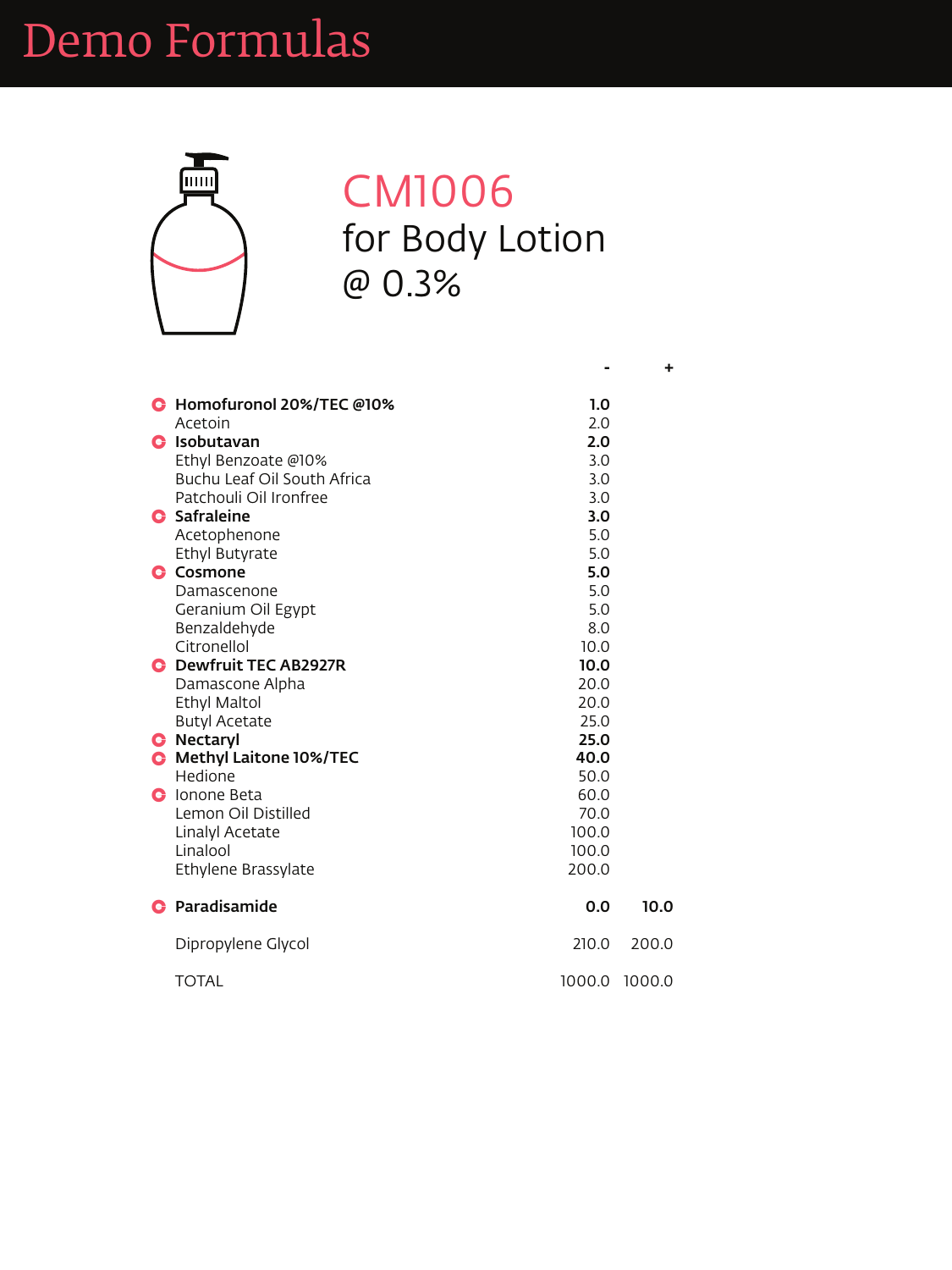

#### **GL11107** for Shower Gel @ 1%

| Damascenone              | 1.0 |
|--------------------------|-----|
| <b>G</b> Javanol         | 1.0 |
| Raspberry Ketone         | 2.0 |
| Aldehyde C 10 Decylic    | 3.0 |
| <b>Triplal</b>           | 3.0 |
| Rose Oxide @10%          | 5.0 |
| <b>G</b> Citrathal R     | 6.0 |
| <b>Styrallyl Acetate</b> | 8.0 |
| Hexenyl-3-Cis Acetate    |     |

|   | HEXEIIVI-J-CIS ACELALE       | 1V.V   |        |
|---|------------------------------|--------|--------|
|   | <b>Dewfruit TEC AB2927R</b>  | 10.0   |        |
| 8 | Manzanate                    | 10.0   |        |
|   | Floropal                     | 16.0   |        |
|   | <b>Mandarinal</b>            | 20.0   |        |
|   | <b>G</b> Methyl Pamplemousse | 20.0   |        |
|   | <b>G</b> Strawberry Pure     | 30.0   |        |
|   | <b>Isoraldeine 70</b>        | 30.0   |        |
| G | <b>Peonile</b>               | 30.0   |        |
|   | Galaxolide                   | 45.0   |        |
|   | <b>Geranyl Acetate</b>       | 60.0   |        |
|   | Lemon Oil Reconstitution     | 60.0   |        |
|   | <b>Hexyl Acetate</b>         | 80.0   |        |
|   | <b>G</b> Citronellol         | 80.0   |        |
|   | Hedione                      | 80.0   |        |
|   | Orange ess Phase Dist        | 80.0   |        |
|   | <b>G</b> Hexyl Salicylate    | 80.0   |        |
|   | Bergamot Rec ABX5638         | 90.0   |        |
|   | Linalool                     | 120.0  |        |
|   | Paradisamide                 | 0.0    | 10.0   |
|   | Dipropylene Glycol           | 20.0   | 10.0   |
|   | <b>TOTAL</b>                 | 1000.0 | 1000.0 |
|   |                              |        |        |

**+**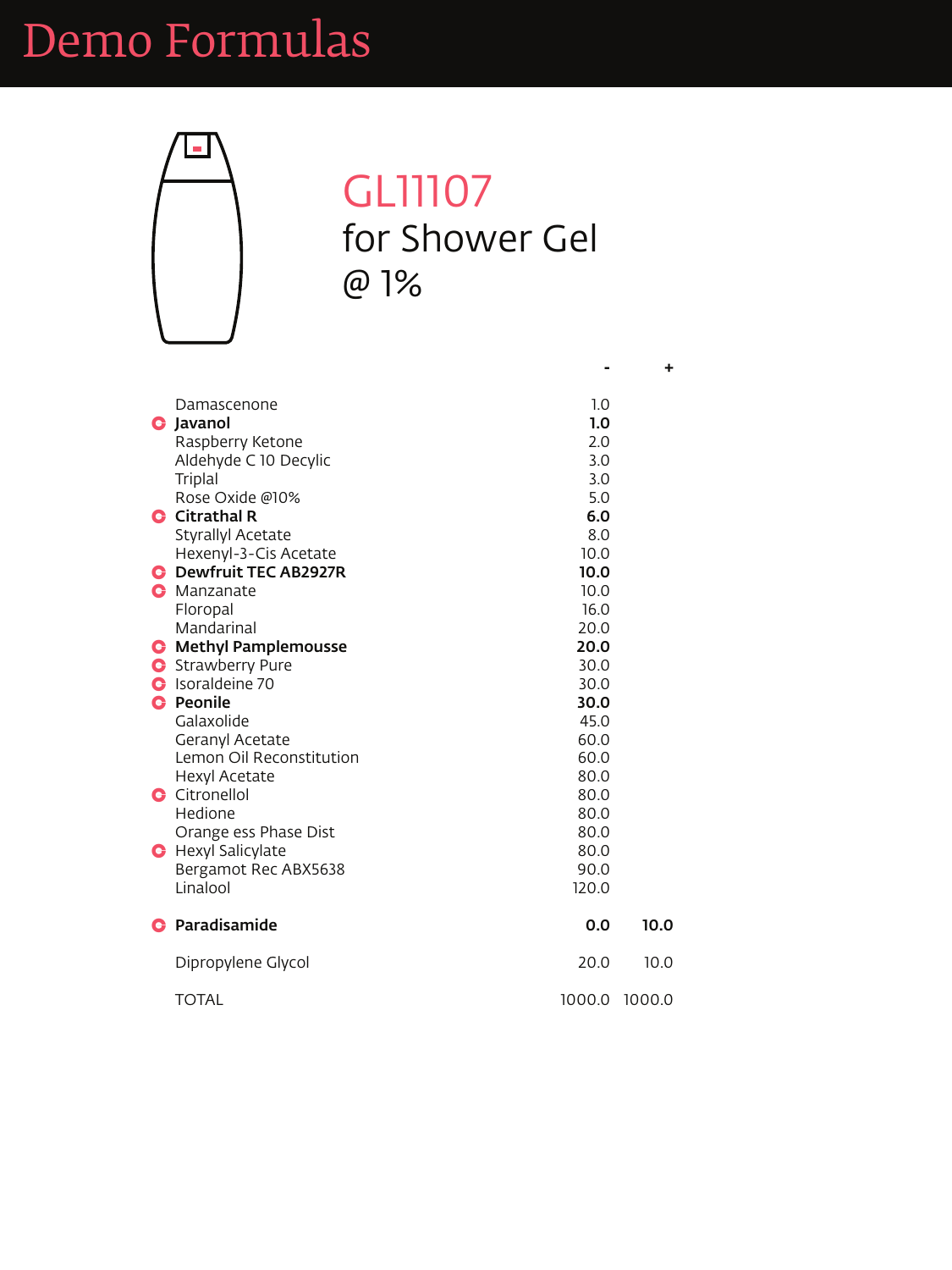

### HM1106 for Shampoo @ 0.5%

| Aldehyde C 10 Decylic           | 1.0          |
|---------------------------------|--------------|
| Aldehyde C 12 MNA Pur           | 1.0          |
| <b>G</b> Ambrofix               | 1.0          |
| Damascone Delta                 | 1.0          |
| <b>G</b> Methyl Laitone 10%/TEC | 1.0          |
| <b>Benzyl Acetate</b>           | 2.0          |
| <b>G</b> Safraleine             | 2.0          |
| <b>Toscanol</b>                 | 2.0          |
| A Lomonilo                      | $\mathbf{z}$ |

|           | Lemonile                    | 3.0    |        |
|-----------|-----------------------------|--------|--------|
|           | Manzanate                   | 3.0    |        |
| $\bullet$ | Dimethyl Anthranilate       | 3.0    |        |
|           | Gardocyclene                | 5.0    |        |
| $\bullet$ | <b>Methyl Pamplemousse</b>  | 5.0    |        |
|           | Patchouli Oil Ironfree      | 5.0    |        |
| G         | <b>Pharaone 10%</b>         | 5.0    |        |
|           | <b>G</b> Undecavertol       | 5.0    |        |
|           | <b>Allyl Amyl Glycolate</b> | 15.0   |        |
|           | Verdox                      | 20.0   |        |
|           | <b>G</b> Amyl Salicylate    | 20.0   |        |
|           | <b>Hedione</b>              | 100.0  |        |
|           | <b>Iso E Super</b>          | 100.0  |        |
|           | Linalool                    | 100.0  |        |
|           | Dihydro Myrcenol            | 200.0  |        |
|           | Orange Oil Florida          | 200.0  |        |
| G         | Paradisamide                | 0.0    | 10.0   |
|           | Dipropylene Glycol          | 210.0  | 200.0  |
|           | <b>TOTAL</b>                | 1000.0 | 1000.0 |
|           |                             |        |        |

**+**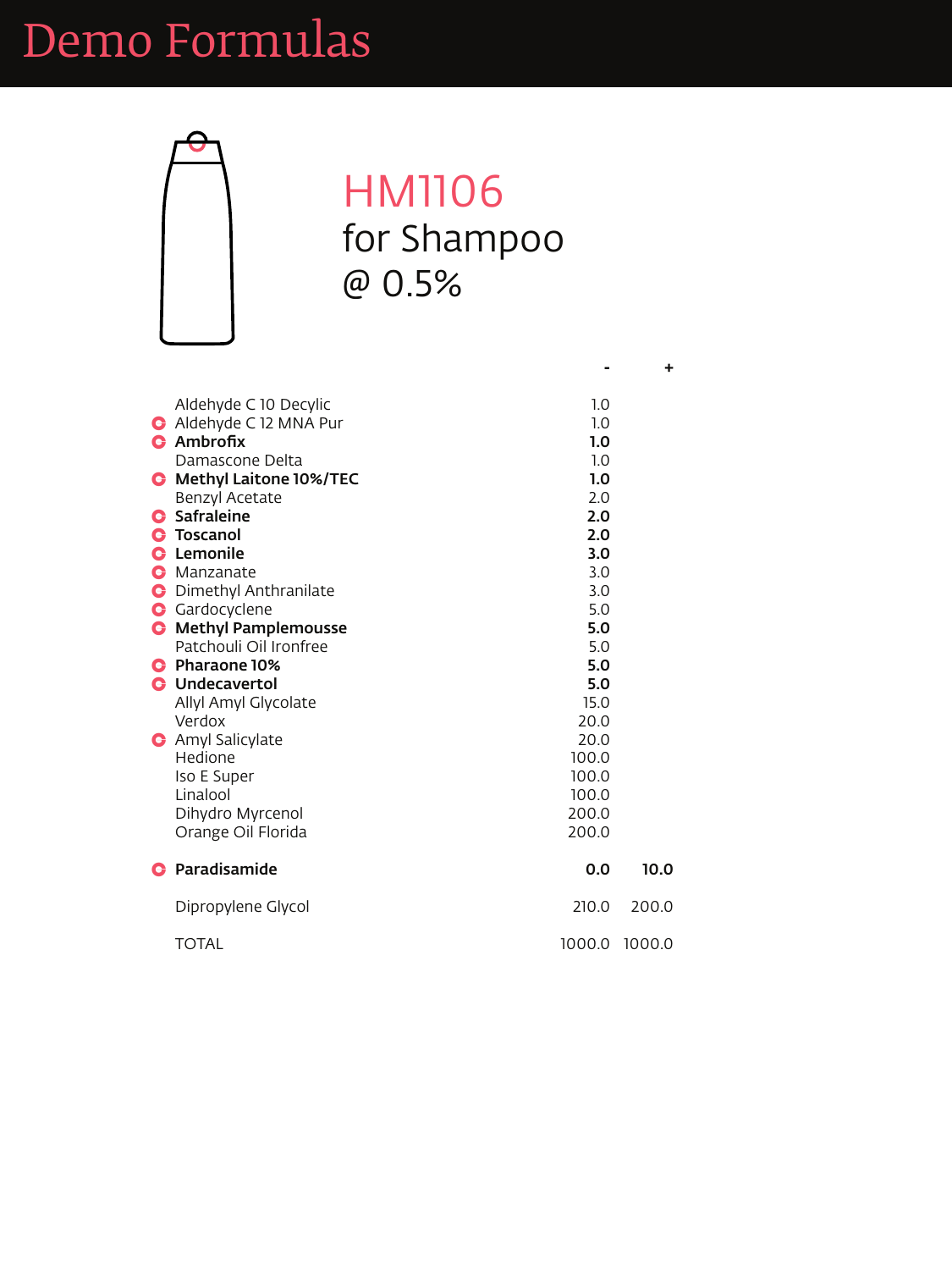

#### DG1005 for Fabric Conditioner @ 1%

| <b>G</b> Rosyrane Super    | 0.1 |
|----------------------------|-----|
| Damascenone                | 0.2 |
| Benzophenone               | 0.7 |
| <b>G</b> Javanol           | 0.8 |
| Aldehyde C 10 Decylic @10% | 1.5 |
| <b>Allyl Caproate</b>      | 2.0 |
| G Frutonile @10%           | 2.0 |
| Isobutavan<br>G            | 2.0 |
| A Mothul Laitone 100/ TEC  | ח ר |

| <b>G</b> Methyl Laitone 10%/TEC | 2.0    |        |
|---------------------------------|--------|--------|
| Hexenol-3-Cis                   | 3.0    |        |
| Octalactone Gamma               | 3.0    |        |
| <b>G</b> Azarbre                | 4.0    |        |
| <b>Methyl Cinnamate</b>         | 7.0    |        |
| <b>Hexyl Acetate</b>            | 10.0   |        |
| <b>C</b> Ionone Beta            | 30.0   |        |
| Geraniol Intermediate 60        | 30.0   |        |
| Dihydro Myrcenol                | 40.0   |        |
| Iso E Super                     | 40.0   |        |
| Decalactone Gamma               | 50.0   |        |
| Galaxolide                      | 60.0   |        |
| <b>G</b> Jasmacyclene           | 70.0   |        |
| <b>Nectaryl</b><br>$\bullet$    | 80.0   |        |
| Flora Base LR                   | 250.0  |        |
| Paradisamide                    | 0.0    | 10.0   |
| Dipropylene Glycol              | 311.7  | 301.7  |
| <b>TOTAL</b>                    | 1000.0 | 1000.0 |

**+**